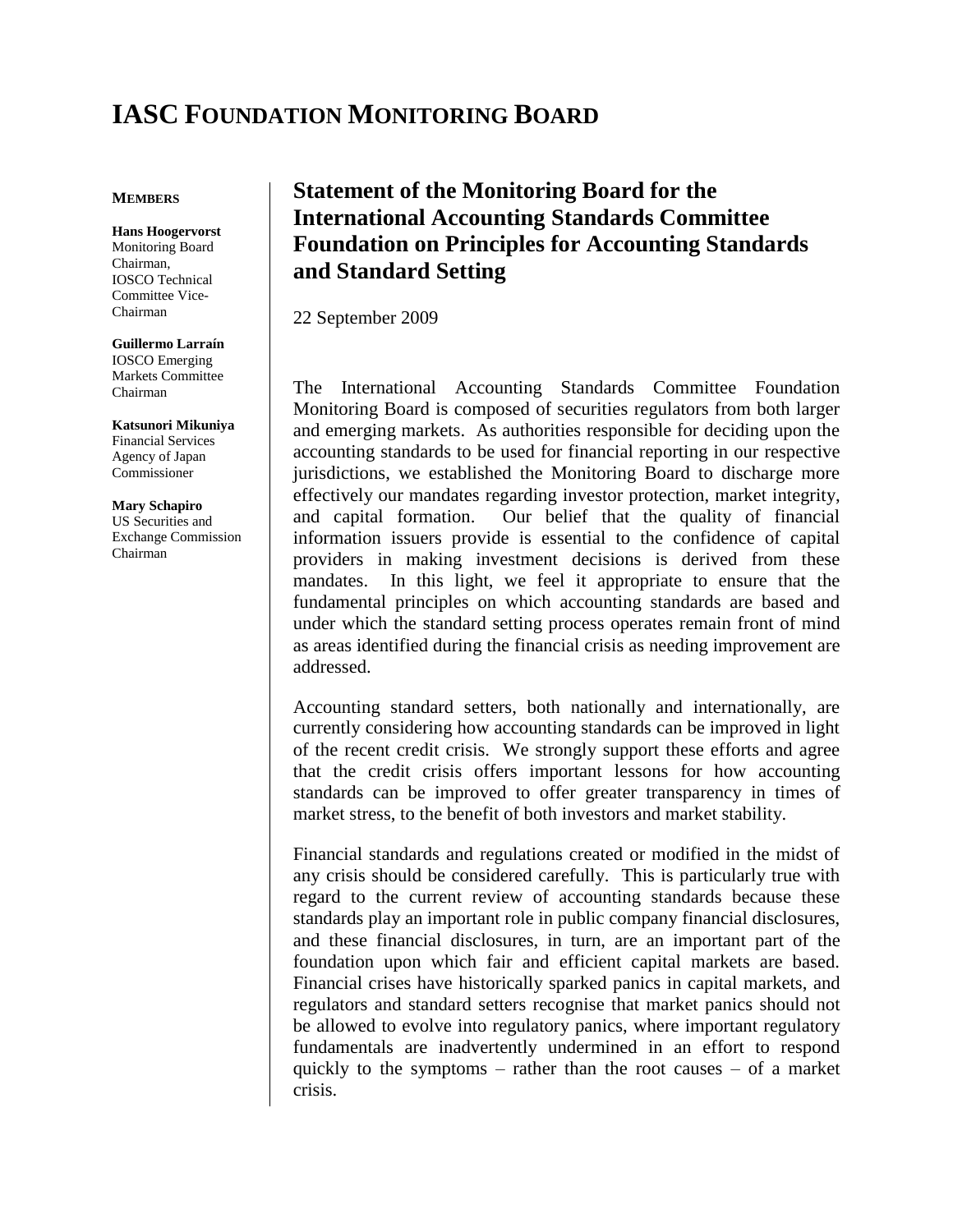For this reason, we believe that the future strength and integrity of our capital markets depends on both regulators and accounting standard setters reaffirming, at this critical juncture, their commitment to certain fundamental first principles about the purposes that accounting standards serve and the process by which the standards are determined. The quality of financial reporting, and, by extension, the health and integrity of our capital markets, depends upon vigilant attentiveness to these fundamental principles, and expedience should not be permitted to undermine the objectives these principles describe. Consequently, we also believe a reiteration of these principles, and an explanation for why they are so important, is a valuable exercise given that there have been calls from some quarters for accounting standards to be reformed in ways that could decrease the transparency of public company financial statements, particularly with regard to disclosures of certain types of financial assets made by financial institutions that sell their shares to the public.

While we recognise that some observers have claimed that certain current accounting standards impose *procyclical* burdens on some financial institutions that have publicly traded shares by requiring that these issuers use market-based or otherwise objective and verifiable measures to report to investors the current value of the assets they hold, we believe this claim focuses on a symptom of a problem rather than the problem itself. Public capital markets are, first and foremost, vehicles in which millions of investors make decisions about investment opportunities as a cost-efficient and effective tool by which they invest and save for the future. Public capital markets are also mechanisms by which issuers can seek efficiently priced and liquid capital that they can use to hire new workers, build new factories, and fuel the future growth of our economies. Public capital markets, however, are predicated on trust and transparency. Investors trust that an issuer's disclosure statements, and the accounting standards on which they are based, provide them with a complete, unbiased, fair and comparable view of the issuer's performance. If that trust is undermined through promulgation of new accounting standards that offer less transparency (for example, by indicating that an investment involves less risk than actually exists), or that are established through a process that deviates from fundamental principles guiding the standard setter's decisions, investor confidence in our capital markets will suffer, with strong and weak issuers alike facing concomitantly greater capital costs.

### *Principles underpinning accounting standards*

The International Accounting Standards Board (IASB) in its *Framework* and the U.S. Financial Accounting Standards Board (FASB) in its *Statements of Financial Accounting Concepts* provide objectives of financial reporting and describe the characteristics of accounting standards that support those objectives. These collectively form the foundation on which individual standards are developed. They are universal in that they apply to financial reporting for businesses of all sizes, across all industries. Though each standard setter has presented these objectives and characteristics in its own way, consistent principles can be readily identified. We view the primary objective of financial reporting as being to provide information on an entity's financial performance in a way that is useful for decision-making for present and potential investors. To be considered decision-useful, information provided through the application of the accounting standards must, at a minimum, be relevant, reliable, understandable and comparable.

*Relevant:* Financial information must be relevant to the decision being evaluated. For purposes of capital markets participants, relevance depends on whether the information enables the user to evaluate past and present events, such that the user can draw inferences regarding future events.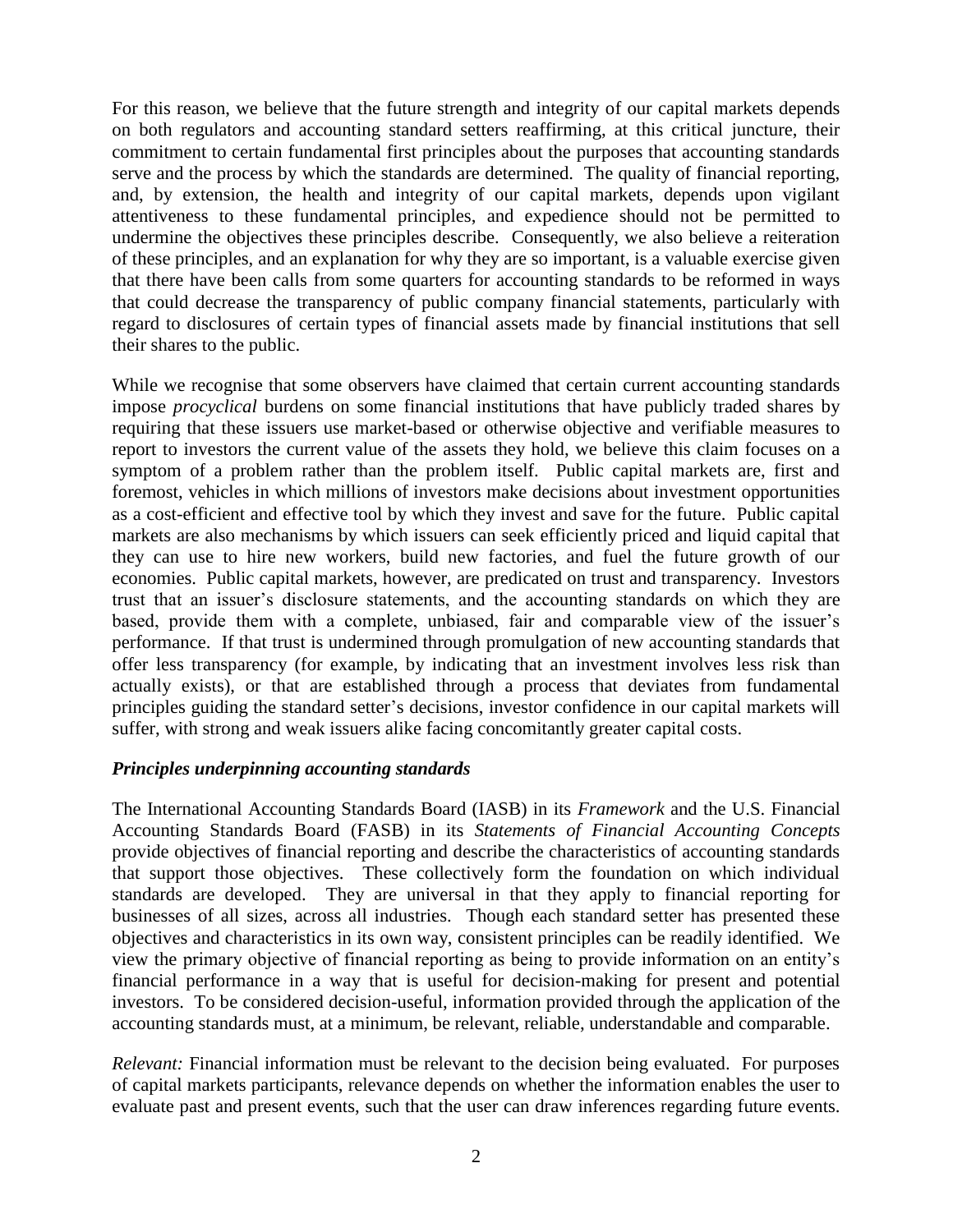Further, information is relevant if it provides the user a basis against which to assess past evaluations.

*Reliable:* Information should be reliable in the sense of providing a faithful representation of the events on which it purports to be reporting. This requires the information to be neutral and to depict fairly the reported transactions. Reliability does not necessarily equate with certainty, as judgment, for example for some measurements or estimates of future outcomes, is an inherent aspect of financial reporting.

*Understandable*: Financial information is intended to provide a tool for decision-making. It therefore should be developed and presented in a way that, with reasonable effort, can be understood and adapted by users into their decision-making processes.

*Comparable:* Information used in decision-making is generally evaluated within a context, rather than statically. To facilitate its use, financial information should be prepared and presented with sufficient consistency to enable comparison of the reporting entity's performance over time and against other reporting entities.

These attributes are not controversial and enjoy broad support. The report of the Financial Crisis Advisory Group recognised that "financial reporting plays an integral role in the financial system by striving to provide unbiased, transparent and relevant information about the economic performance and condition of businesses." The Basel Committee on Banking Supervision recently acknowledged the importance of decision usefulness and relevance of financial reporting, and asserted that information is useful if, among other things, it enables users to assess amounts, timing and uncertainty of future cash flows of the reporting entity. In our desire to set economic recovery on a strong course, we must not compromise on the time-tested principles underpinning financial reporting.

## *Principles underpinning accounting standard setting*

In addition to the principles guiding the standards themselves, the process by which accounting standards are set must embody certain attributes. Confidence in the quality and integrity of the standards depends upon independence and transparency in the standard setter's due process.

*Independence:* Deliberations and, in particular, conclusion on positions in an independent fashion rely on a number of factors. First, the individuals composing the standard setting body must demonstrate professional competency in matters of financial reporting. Further, members with a decision-making role in the standard setting organisation should collectively be reasonably representative of the constituents whose interests the standards seek to address. Finally, the process should remain free of undue pressures from political and corporate interests.

*Transparency:* Visibility into the standard setting process should be sufficient to enable users to trace the evolution of the standard from thoughtful consideration of alternatives to final positions. Interested parties must be afforded the opportunity to provide input to inform the standard setter's evaluation of pertinent issues.

The IASB and FASB have benefitted from informative input into their financial instruments and fair value measurement standard setting initiatives from a broad range of stakeholders. The